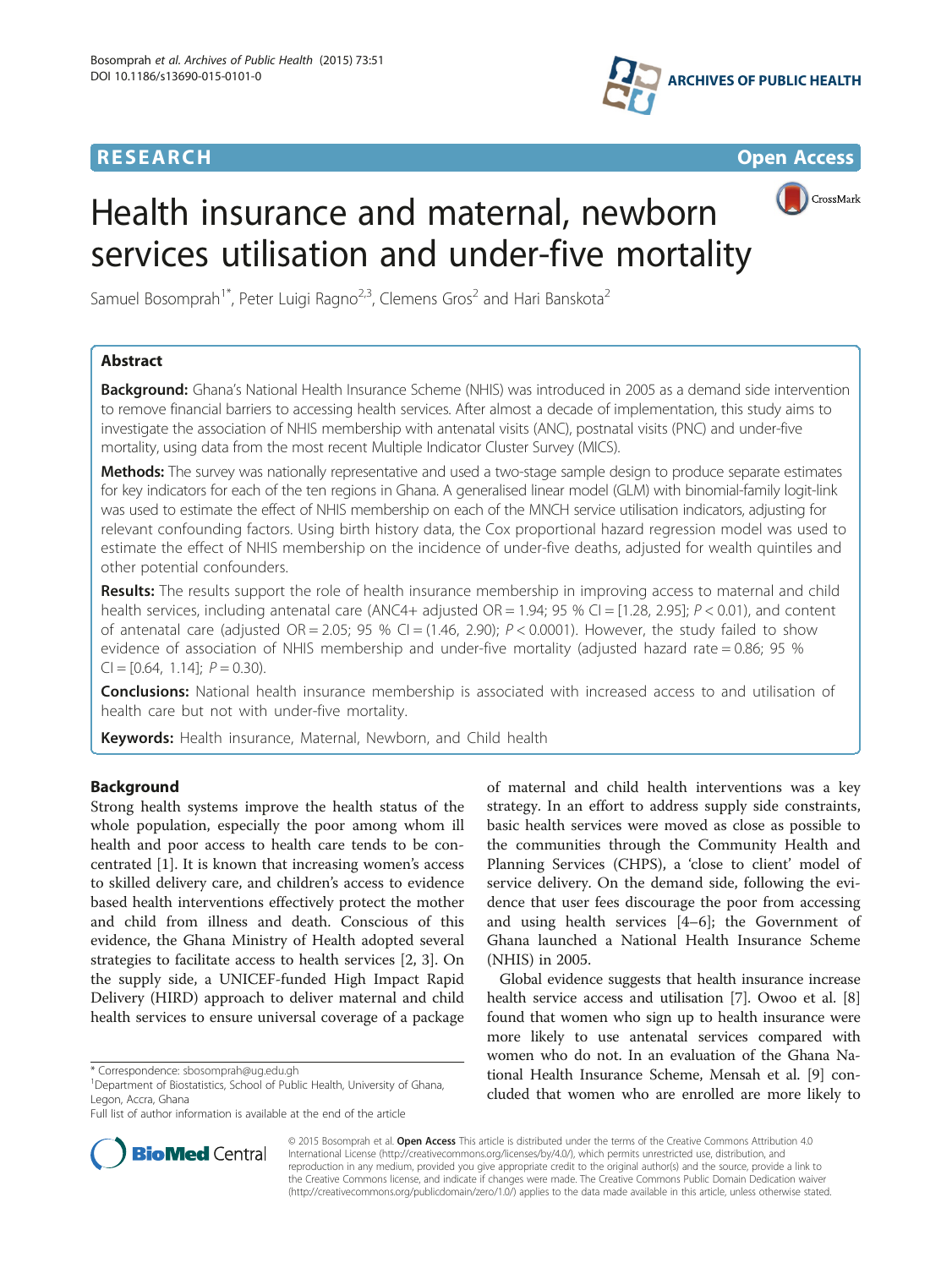give birth in hospitals and have skilled attendant at birth. They are also more likely to have fewer birth complications and experience fewer infant deaths. Brugiavini and Pace [[10\]](#page-6-0) also found that NHIS membership positively affects the probability of institutional delivery and assistance by skilled personnel during delivery. Sulzbach [[11](#page-6-0)] compared data in two districts in Ghana before (in 2004) and after NHIS implementation (in 2007) and found evidence of an increase in access to formal care among NHIS members as well as a significant decrease in health care expenditure. However, they found no evidence of a difference in maternal care between women who enrolled in NHIS and those who did not.

Health insurance has also been linked to improved maternal, newborn and child health outcomes. For example, the Medicaid program has been shown to be associated with reduction in infant mortality and low birth weight in the United States of America (USA) [\[12, 13](#page-6-0)]. Similarly, the State Children's Health Insurance Program (SCHIP) has been shown to improve child health outcomes in the USA [[14](#page-6-0), [15\]](#page-6-0). In Taiwan, the nationwide health insurance program has been linked to reduced incidence of death among young children [\[16](#page-6-0)]. A study conducted in Colombia showed that health insurance can free financial resources for households [[17](#page-6-0)]. In Ghana, the authors have found only one study [\[18\]](#page-6-0) that showed evidence of association between national health insurance and anaemia in children and a randomized controlled trial in which Ansah et al. [[19](#page-6-0)] concluded that removing out-of-pocket payments improved the health care-seeking behavior of mothers but did not improve child health outcomes. But none of these two studies examined the role of NHIS membership on under-five mortality. Therefore, this article aims to investigate the association of NHIS membership with antenatal visits (ANC), postnatal visits (PNC) and under-five mortality using the data from the Multiple Indicator Cluster Survey (MICS). By doing so the paper examines if the membership to the NHIS can contribute on one hand, to increasing access and utilization of health services, while on the other, to an improved health outcome for children.

#### Methods

#### Ethical statement

Ethical approval for the Multiple Indicator Cluster Survey (MICS) was obtained from the Ghana Health Service. The data available for this study cannot be linked to an individual who participated in the study.

#### Data source

The MICS 2011 was used for this analysis [\[20\]](#page-6-0). The choice of using MICS 2011 data was made to allow for a sufficient time period after the introduction of NHIS, yielding a

greater likelihood of observing its potential effects on maternal and child health service utilisation and outcomes. The survey is nationally representative and used a twostage sample design to produce separate estimates for key indicators for each of the ten regions in Ghana. The first stage involved systematically selecting clusters (called enumeration areas or EAs) with probability proportional to size from an updated master sampling frame constructed from the Ghana Population and Housing Census (2010) [[21](#page-6-0)]. The second stage of selection involved the systematic sampling of the households listed in each cluster. The MICS (2011) duly interviewed 11,925 households. In these households, 10,627 women aged 15–49 years were duly interviewed giving a response rate of 97 percent. Complete responses were obtained on 7550 children under age 5 from their mother/caregiver. The number of women age 15–49 who had a live birth in the two years preceding the survey was 2,528. Further details of the sample design and questionnaire are described elsewhere [[20](#page-6-0)].

#### Statistical analysis

In this analysis, the main exposure of interest was NHIS membership defined as having a valid insurance card, which was seen and confirmed by the interviewer. To examine if the membership to the NHIS contributes to increasing access and utilization of health services, the following maternal, newborn and child health (MNCH) service access and utilisation measures were selected: 1) ANC 4+, defined as the percentage of at least four antenatal care visits during pregnancy among women who had a live birth during the two years preceding the survey; 2) Content of antenatal care, defined as the percentage of comprehensive ANC (i.e. blood pressure measured, urine sample taken, and blood sample taken as part of antenatal care) among women who had a live birth during the two years preceding the survey; and 3) Postnatal health checks for newborns within 2 days of delivery, defined as percentage of newborns born in the last two years who received health checks and post-natal care (PNC) visits from any health provider within 2 days of delivery. All women who gave birth in the two years preceding the survey were included in the analysis. Pearson design-based F test was used to explore the association of NHIS membership and background characteristics of women aged 15–49 years dully interviewed.

A generalised linear model (GLM) with binomial-family logit-link was used to estimate the effect of NHIS membership on each of the service utilisation indicators, adjusting for relevant confounding factors. Socioeconomic status measured by household wealth quintiles, using an asset index, was considered *a priori* as potential confounder for the NHIS membership-service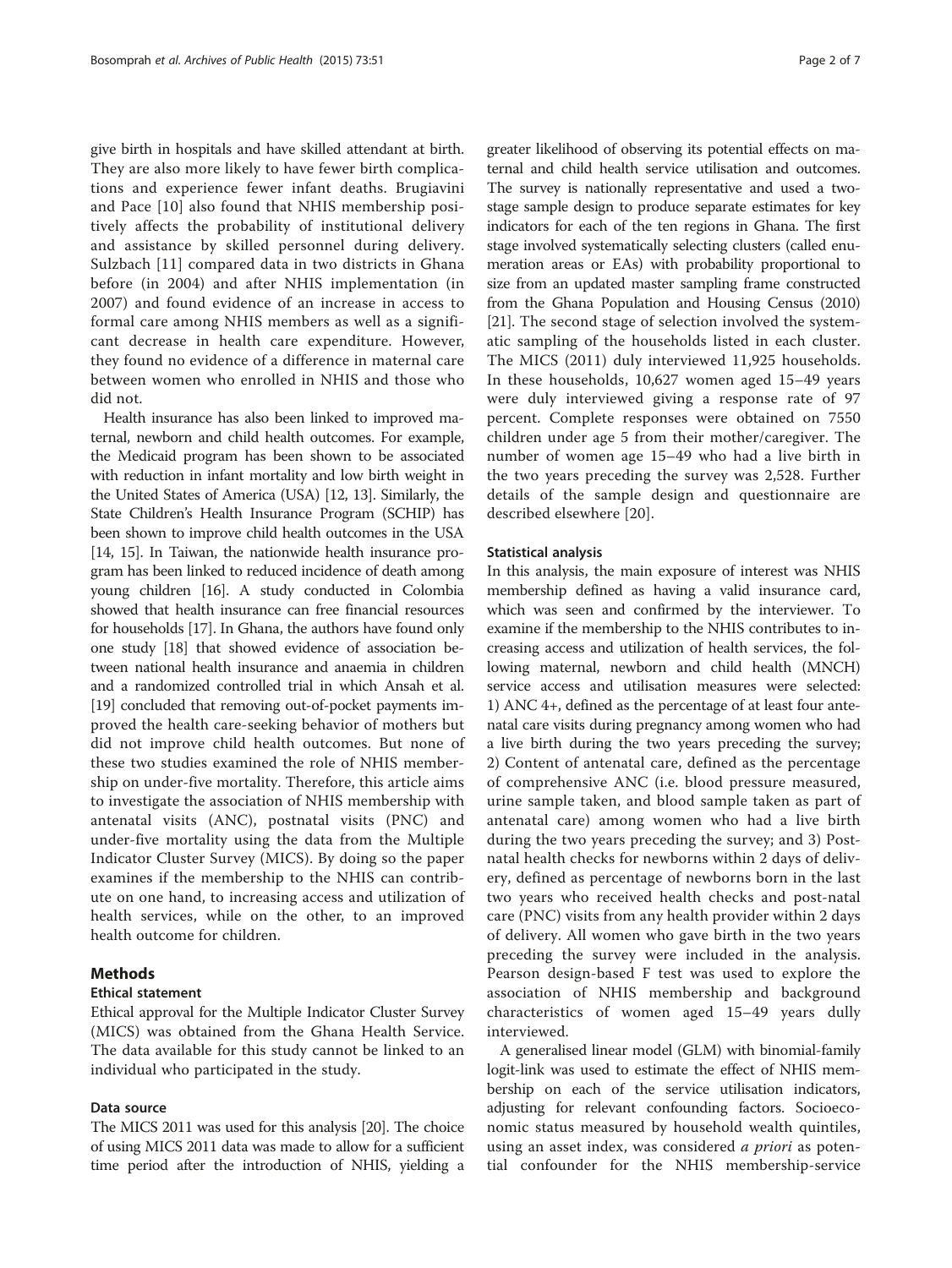utilisation relationship and so was adjusted for in all the analyses. Other maternal and household characteristics such as mother's level of education and area of residence were explored for potential confounding. An adjusted Wald test was used to calculate the P-value as a measure of random error in the adjusted regression model.

To examine if NHIS membership can contribute to improved health outcome for children, the study also considered under-five mortality, defined as the probability of dying before the fifth birthday. Every child recorded in the complete birth history dataset who was born within five years preceding the survey was included. The death before the child's fifth birthday or the woman's date of interview was estimated using the Kaplan-Meier failure method. The hazard function was estimated for key maternal and household characteristics as well as wealth quintiles. The Cox proportional hazard regression model was used to estimate the effect of NHIS membership on the incidence of under-five deaths adjusted for wealth quintiles and other potential confounders. The birth history data is suitable because it records the three key variables of survival data, i.e. date of birth of child, date of death of child (or age at death), and event status - death or alive.

All analyses were adjusted for survey design characteristics (i.e. sampling weight, cluster sampling, and stratification). The analyses were performed using Stata version 13 (StatCorp, College Station, Texas, USA).

#### Results

A total of 10,670 women aged 15–49 years were duly interviewed. Of which, 7,310 (69 %) have ever registered with NHIS. Of the number who has ever registered with NHIS, 40 % had valid card as at the day of interview, which was seen by the interviewer. About 40 % of women who have ever registered with the NHIS had a valid insurance card, which was seen by the interviewer (Table 1). There were wide regional variations in national health insurance coverage. For example, only 24 % of women who have ever registered with the NHIS had valid NHIS card in Central region compared with 55 % in Upper West  $(P<0.0001)$ . Women in the rural areas were more likely to hold a valid NHIS card (42 %) compared with those in urban areas (39 %) ( $P = 0.07$ ). The results also showed that the poorest 20 % were least covered (38 %) by the national health insurance compared with the richest quintile (44 %), although the observed difference is likely to be due to chance  $(P = 0.19)$ . There was strong evidence that recent mothers were more likely to have a valid NHIS card compared to those who did not give birth in the last two last before the survey  $(F = 15.23;$  $P < 0.001$ ) (Table 1).

| Characteristics                 | Number of<br>women who<br>have ever<br>registered (%) | Percent of<br>ever registered based F test<br>with valid<br>NHIS card | Pearson design- |
|---------------------------------|-------------------------------------------------------|-----------------------------------------------------------------------|-----------------|
| Region                          |                                                       |                                                                       | P < 0.0001      |
| Western                         | 638 (62.4)                                            | 41.4                                                                  |                 |
| Central                         | 606 (58.0)                                            | 24.2                                                                  |                 |
| Greater                         | 1163 (56.1)                                           | 27.5                                                                  |                 |
| Volta                           | 567 (69.0)                                            | 39.3                                                                  |                 |
| Eastern                         | 917 (74.1)                                            | 41.5                                                                  |                 |
| Asante                          | 1535 (77.4)                                           | 52.7                                                                  |                 |
| Brong Ahafo                     | 839 (83.6)                                            | 43.0                                                                  |                 |
| Northern                        | 514 (68.2)                                            | 34.9                                                                  |                 |
| Upper East                      | 305 (75.4)                                            | 44.7                                                                  |                 |
| Upper West                      | 226 (80.1)                                            | 54.7                                                                  |                 |
| Area of Residence               |                                                       |                                                                       | $P = 0.07$      |
| Urban                           | 4091 (70.9)                                           | 38.6                                                                  |                 |
| Rural                           | 3219 (66.3)                                           | 42.4                                                                  |                 |
| Age (Years)                     |                                                       |                                                                       | $P = 0.01$      |
| $15 - 19$                       | 1279 (67.4)                                           | 34.7                                                                  |                 |
| $20 - 24$                       | 1138 (68.0)                                           | 39.8                                                                  |                 |
| $25 - 29$                       | 1209 (68.4)                                           | 40.0                                                                  |                 |
| $30 - 34$                       | 1173 (71.6)                                           | 45.3                                                                  |                 |
| $35 - 39$                       | 1019 (71.2)                                           | 41.5                                                                  |                 |
| $40 - 44$                       | 823 (68.9)                                            | 39.1                                                                  |                 |
| $45 - 49$                       | 669 (65.4)                                            | 43.3                                                                  |                 |
| Had births in last two<br>years |                                                       |                                                                       | P < 0.001       |
| No                              | 5461 (67.4)                                           | 38.6                                                                  |                 |
| Yes                             | 1849 (73.1)                                           | 45.5                                                                  |                 |
| Education                       |                                                       |                                                                       | $P = 0.07$      |
| None                            | 1356 (61.0)                                           | 40.4                                                                  |                 |
| Primary                         | 1248 (61.6)                                           | 39.2                                                                  |                 |
| Middle/JHS <sup>1</sup>         | 3111 (71.9)                                           | 38.4                                                                  |                 |
| Secondary+                      | 1595 (77.8)                                           | 44.8                                                                  |                 |
| Wealth Index Quintile           |                                                       |                                                                       | $P = 0.19$      |
| Poorest                         | 715 (43.1)                                            | 38.0                                                                  |                 |
| Second                          | 1183 (63.0)                                           | 40.7                                                                  |                 |
| Middle                          | 1442 (68.6)                                           | 37.3                                                                  |                 |
| Fourth                          | 1768 (75.4)                                           | 40.3                                                                  |                 |
| Richest                         | 1973 (74.6)                                           | 43.5                                                                  |                 |
| Total                           | 7310 (68.8)                                           | 40.3                                                                  |                 |

Table 1 Membership of NHIS among women aged 15-49 years by background characteristics, Multiple Indicator Cluster Survey 2011, Ghana

<sup>1</sup>JHS represents Junior High School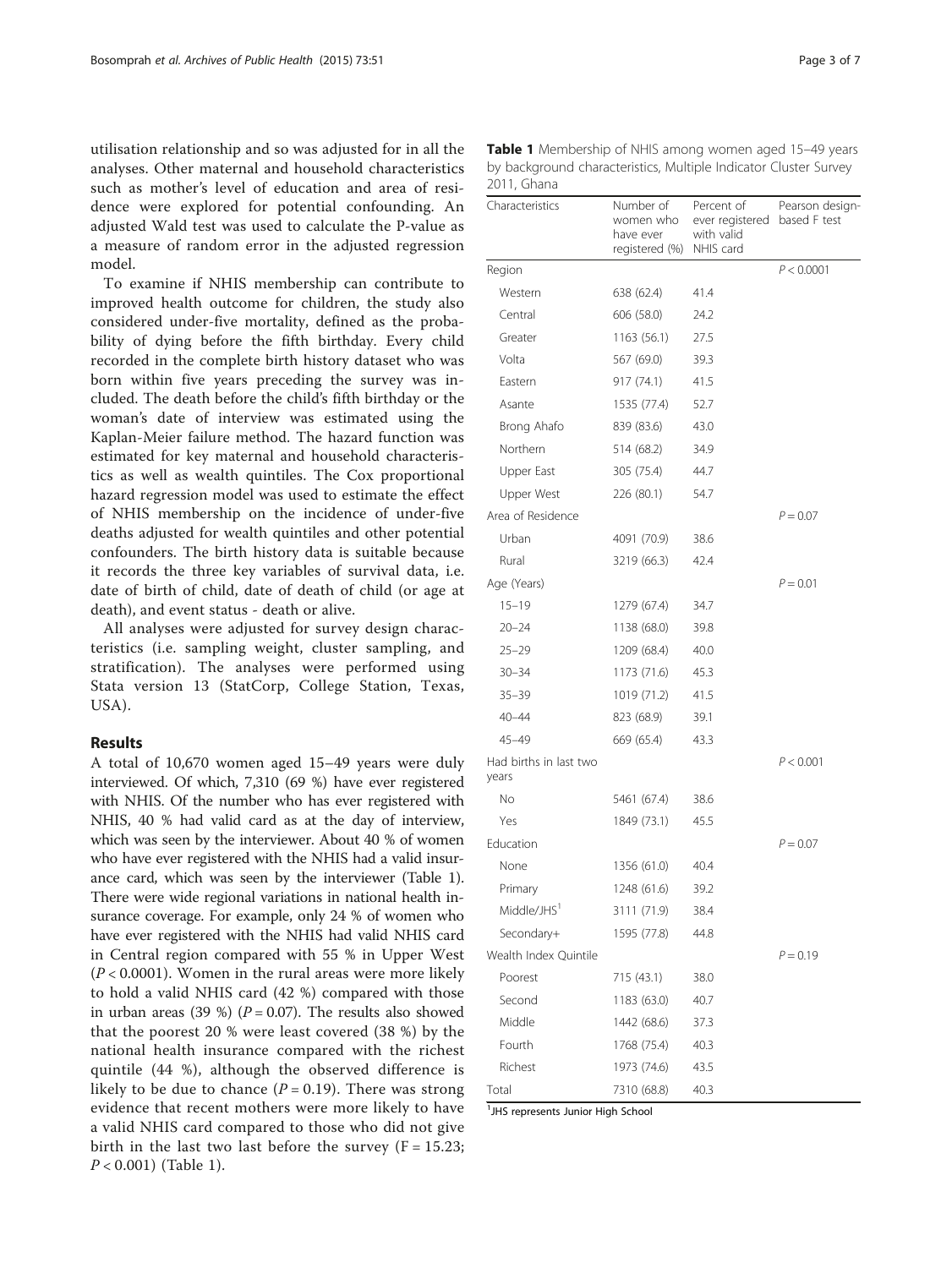#### Association between NHIS membership and MNCH Service utilisation

Antenatal care visits during pregnancy are a key intervention for linking women to skilled delivery and immediate postnatal care. The results showed 87 % of at least four antenatal care visits among women who had live births during the two years preceding the survey. Women with valid NHIS card confirmed by the interviewer were more likely to make the minimum recommended visits (Prevalence = 92.3 %; 95 % CI = [89.2, 94.5]) than those without valid card or no card at all (Prevalence = 83.9 %; 95 % CI = [81.0, 86.4]). After adjusting for the confounding effect of household wealth quintiles, the odds of making at least four ANC visits among women with valid NHIS card were about two times among those without valid card or no card at all (adjusted OR = 1.94; 95 % CI = [1.28, 2.95];  $P < 0.01$ ) (Table 2).

Among those women who have given birth to a child during the two years preceding the survey, 89 % had their blood pressure measured, and their urine specimen and blood sample taken. Coverage for these antenatal care services was common among women with valid NHIS card (Prevalence =  $94$  %;  $95$  % CI =  $[92.2, 9.2]$ 95.5]) compared with those without valid card (Prevalence = 86 %; 95 % CI =  $[84.1, 88.2]$ ). After adjusting for the confounding effects of household wealth quintiles, area of residence, and education, there was strong evidence that women with valid NHIS card were about two times more likely to receive comprehensive ANC than those without valid card or no card at all (adjusted OR = 2.05; 95 % CI =  $(1.46, 2.90)$ ;  $P < 0.0001$ ) (Table 2).

With regards to PNC visits, only 15 % of newborns received their first Post-natal care visit within 48 h of delivery. The proportion was similar between NHIS cardholders (16 %) and non-NHIS cardholders (15 %). After accounting for the confounding effect of household wealth, there was no evidence of association between NHIS membership and odds of PNC visits for newborns within 48 h following delivery (adjusted OR = 1.08; 95 % CI =  $(0.80, 1.45)$ ;  $P = 0.62$ ) (Table 2).

#### Association between NHIS membership and under-five mortality

The incidence of under-five deaths in the five years preceding the survey was about 82 deaths per 1,000 childmonths by the date of interview of woman (Fig. [1\)](#page-4-0). The deaths appeared to be more concentrated during the first year of life as indicated in the many steps shown in the Kaplan-Meier graphs (Fig. [1\)](#page-4-0). Each step in the graph indicates at least one death; the closer the steps the more frequent the death was occurring. The frequency with which children under-five died was only slightly slower among those whose parents had a valid NHIS card (hazard rate = 67 deaths per 1,000 child-months) compared with those whose parents did not (hazard rate = 89 deaths per 1,000 child-months). After adjusting for the confounding effects of household wealth, sex of child, and mother's education, the data provides no evidence of association between NHIS membership and incidence of under-five deaths (adjusted hazard rate = 0.86; 95 % CI =  $[0.64, 1.14]$ ;  $P = 0.30$ ) (Table [3](#page-5-0)).

#### **Discussion**

Ghana's national health insurance scheme was implemented as a demand side intervention to remove financial barriers to promote access and utilization of health services. This study seeks to investigate the association of national health insurance membership with key maternal and child health services utilisation and underfive mortality.

The results support the role of NHIS membership in improving access and utilization of maternal and child health services including, antenatal care and content of antenatal care. These results are consistent with Owoo et al. [\[8\]](#page-6-0), Arthur [\[22\]](#page-6-0), and Brugiavini and Pace [[10](#page-6-0)]. The results also suggest that women in the richest wealth categories utilize maternal health services more intensively compared to women in the poorest wealth category. Similar to findings by Arthur [[22](#page-6-0)], household wealth plays a significant role in maternal health care utilisation, even after controlling for health insurance. This suggests that there are other costs related to maternal and newborn health care, which are borne by clients or are not catered for under the health insurance scheme. Clients still pay

Table 2 Adjusted effect of NHIS membership on Maternal Newborn and Child Health (MNCH) service utilisations among women who had live births during the two years preceding the survey, Multiple Indicator Cluster Survey 2011, Ghana

| <b>MNCH Services</b>         | Odds Ratio adjusted for Rural_Urban, Education and Wealth Quintiles | Adjusted Wald P-value |            |
|------------------------------|---------------------------------------------------------------------|-----------------------|------------|
|                              | Adjusted OR                                                         | 95 % CL               |            |
| $ANCA+$                      | 1.94'                                                               | [1.28, 2.95]          | P < 0.01   |
| Comprehensive ANC            | $2.05^2$                                                            | [1.46.2.90]           | P < 0.0001 |
| PNC for newborns within 48 h | 1.08                                                                | [0.80, 1.45]          | $P = 0.62$ |

<sup>1</sup> Adjusted for Wealth Quintiles

<sup>2</sup> Adjusted for Rural\_Urban, Mother's Educational level, and Wealth Quintiles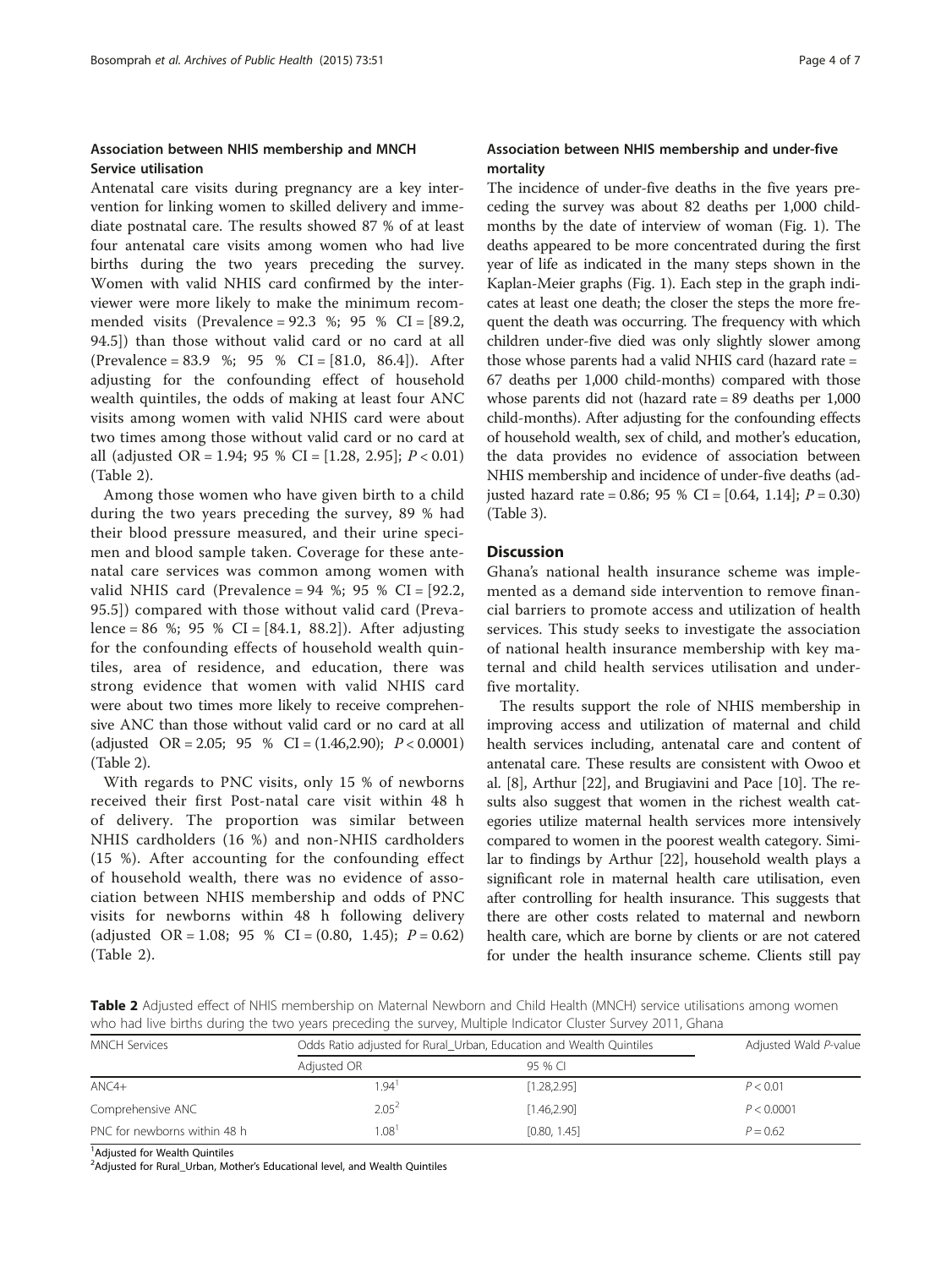<span id="page-4-0"></span>

for some medicines and laboratory tests covered under the NHIS because the service providers evaluate the actual cost to be higher than the NHIS flat fee. For example, laboratories charge for blood cultures because they cost the service provider more than the NHIS can reimburse. There is also resistance to the common antibiotics covered under the NHIS, and so treatment of infections requires more expensive antibiotics. Clients pay for these prescriptions at the pharmacies. They also pay for antihypertensive dugs for women with high blood pressure. The cost of delivery kits, and diagnostic imaging services such as CT scans and MRI, are often born by the clients.

With regard to newborns, there was no evidence that NHIS membership plays a critical role in post-natal checkup for newborns within 48 h of delivery. A possible reason is that babies who were delivered in the clinic were more likely to undergo health checks within 48 h of delivery, especially when the mother spends more than two days in the clinic after delivery. Once the newborns are presented at the clinic for post-natal check-up, they are provided with the requisite services irrespective of the NHIS membership status of the mother. The problem rests with deliveries at home or with Traditional Birth Attendants; babies born under these circumstances have limited access to newborn services, possibly because their mothers do not appreciate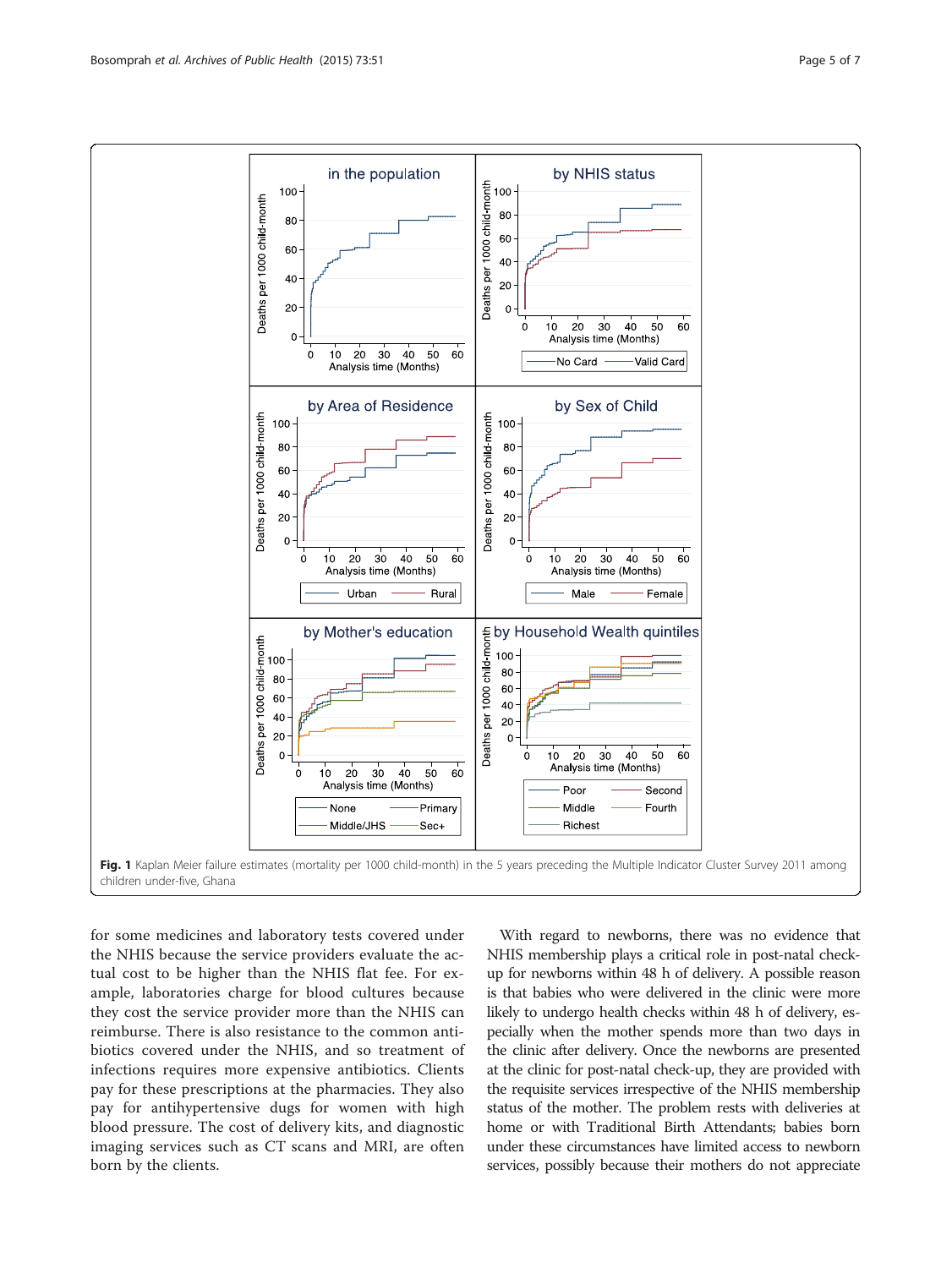| Characteristics                   | Crude hazard rate [95 % CI] | Wald P-value | Adjusted hazard rate [95 % CI] | Adjusted Wald P-value |
|-----------------------------------|-----------------------------|--------------|--------------------------------|-----------------------|
| NHIS membership                   |                             | $P = 0.15$   |                                | $P = 0.30$            |
| No valid card/Valid card not seen | 1                           |              |                                |                       |
| Have valid card seen              | 0.81 [0.60, 1.08]           |              | 0.86 [0.64, 1.14]              |                       |
| Area of Residence                 |                             | $P = 0.17$   |                                |                       |
| Urban                             | 1                           |              |                                |                       |
| Rural                             | 1.22 [0.92, 1.61]           |              |                                |                       |
| Mother's Education                |                             | $P = 0.01$   |                                | $P = 0.12$            |
| None                              | 1                           |              | 1                              |                       |
| Primary                           | 0.99 [0.71, 1.37]           |              | 0.98 [0.69, 1.39]              |                       |
| Middle/JHS                        | $0.76$ [0.55, 1.05]         |              | $0.78$ [0.55, 1.10]            |                       |
| Secondary+                        | $0.37$ $[0.20, 0.69]$       |              | 0.46 [0.21, 0.99]              |                       |
| Wealth Index Quintile             | $P = 0.11$                  |              | $P = 0.56$                     |                       |
| Poorest                           | 1                           |              | 1                              |                       |
| Second                            | 1.09 [0.78, 1.51]           |              | 1.17 [0.83, 1.63]              |                       |
| Middle                            | $0.90$ $[0.63, 1.28]$       |              | 1.01 [0.70, 1.46]              |                       |
| Fourth                            | 1.05 [0.70, 1.57]           |              | 1.24 [0.80, 1.92]              |                       |
| Richest                           | 1.52 [0.30, 0.89]           |              | 0.77 [0.40, 1.48]              |                       |
| Sex of Child                      |                             | P < 0.01     |                                | P < 0.01              |
| Male                              | 1                           |              | 1                              |                       |
| Female                            | 0.64 [0.50, 0.84]           |              | $0.65$ [0.51, 0.85]            |                       |
| Mother's age at birth (Years)     |                             | $P = 0.29$   |                                |                       |
| Less than 20                      |                             |              |                                |                       |
| $20 - 34$                         | 0.76 [0.52, 1.12]           |              |                                |                       |
| $35 - 49$                         | 0.91 [0.61, 1.36]           |              |                                |                       |

<span id="page-5-0"></span>Table 3 Cox proportional hazard model of the adjusted effect of NHIS membership on incidence of deaths among children under-five during the five years preceding the survey, Multiple Indicator Cluster Survey 2011, Ghana

the benefits of health checks for their newborns or they live in remote communities with limited transport services or sometimes they are ignorant about newborn illness. Sociocultural factors also play a role because in some cultures babies are not out-doored until after naming ceremony is performed within seven days of delivery.

On child health outcomes, the study failed to show evidence of association of NHIS membership with under-five mortality. These results were consistent with Ansah et al. [[19](#page-6-0)] who found that, although free health care increases health seeking behaviour, it does not lead to a positive impact on child health outcomes. The apparent lack of impact of NHIS on child health outcomes, for which the study had good statistical power, challenges the assumption that increased access as a result of free health care translate into health benefits. However, there remain equity arguments for providing free healthcare and there may be unmeasured effects of removing out of pocket payments on children's health. A number of reasons may explain this lack of effect. It may be that increases in health care utilization among those with valid NHIS card compared to those without valid card were too modest to produce a clear effect on health. It is also possible that user fees may not be the major financial barrier to access to healthcare in the formal health sector in Ghana, so removing them may have had relatively limited impact. Indirect costs, including opportunity costs (e.g. the cost of time spent away from work), may be more important and are not as easily modifiable as direct costs of care [\[23, 24\]](#page-6-0). If indirect costs limit some patients from accessing free care or eats deep into household disposal income, this is likely to have had its greatest effect on the poorest who are expected to benefit from effective healthcare. Sicuri et al. [[25](#page-6-0)] have shown in studies conducted in Kenya, Tanzania and Ghana that indirect costs constitute a large proportion of household and health system costs for malaria treatment, which has implication for health outcomes, as malaria has been associated with the burden of under-five mortality. Non-financial barriers such as distance from health care facilities, negative perceptions of quality of health care services, and when to use these services, may also be important in determining health-seeking behaviour and will not be affected by removing user fees.

The authors recognised some methodological challenges in respect of the apparent lack of association between